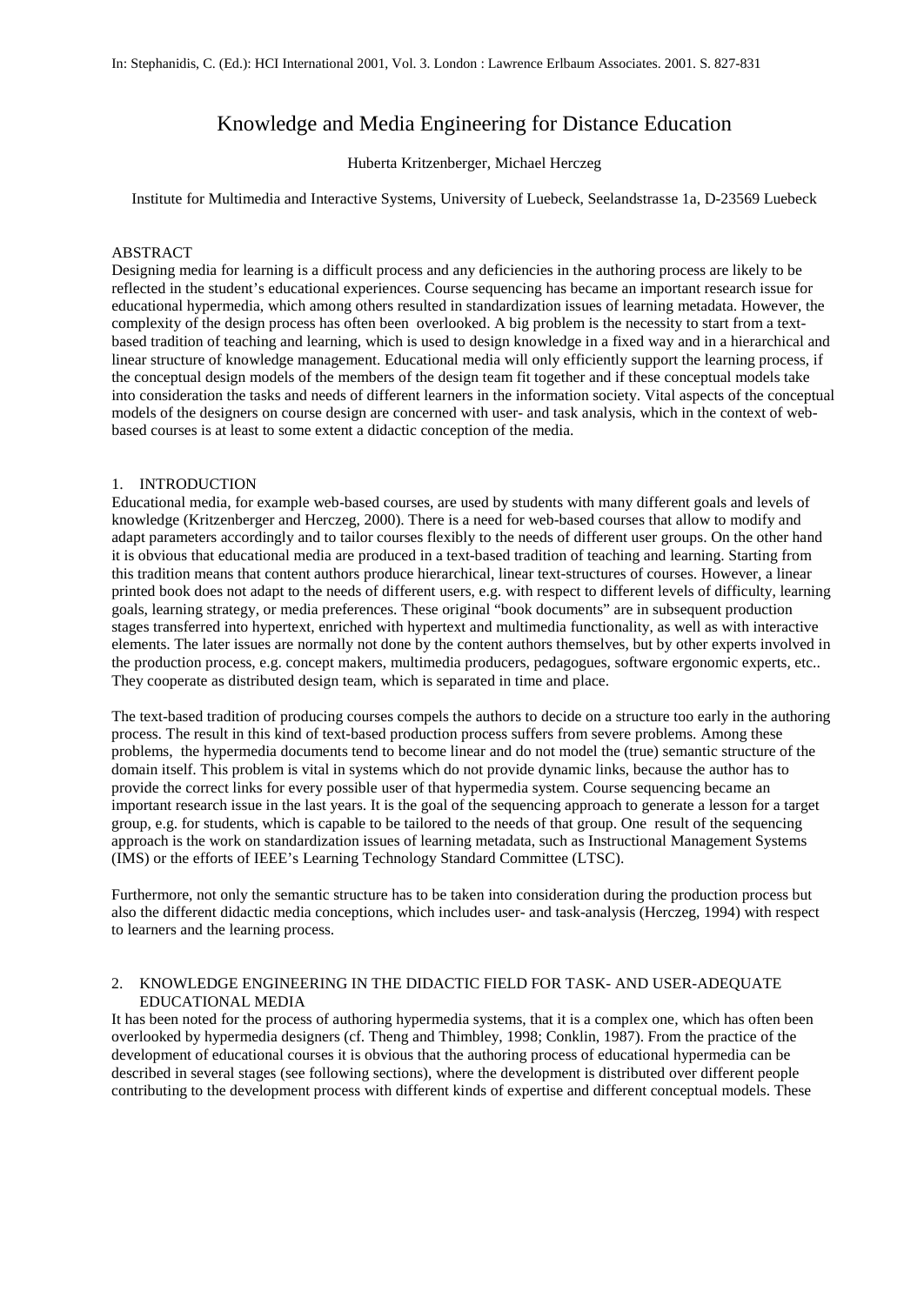people of the design team are normally distributed over time and over place. Each of theses experts develop his or her own conceptual model and didactic knowledge is represented in different ways and qualities. One of the main problems in the production process of didactic media is the didactic transformation of teaching and learning contents and goals. By many practitioners, this problem is reduced to a question of collecting and structuring of content.

This paper is based on experience in two national projects. The one project is called "Virtual University of Applied Sciences" [www.vfh.de](http://www.vfh.de/) (period of duration 1998-2003). It aims at establishing a location independent university with a curriculum for computer science of multimedia systems and for business engineering (Bachelor, Master). The authors of this paper are involved in the production of web-based courses, in the design of user-adequate learning spaces and in the support of the design process. Their focus is on usability recommendations and quality management for the course material during the development process. Other aspects like teaching strategies, learning processes or technical issues concerning the course production are supervised by other dedicated consulting groups within this project. The other project "Distance Education in Medical Computer Science" (started in January 1999) aims at providing a complete course of studies for the specialization of students in medical computer science. The course of studies is offered at a virtual university (Hagen, Germany). Our responsibility is to transfer the linear text documents (mostly MS-Word format) into hypermedia networks and multimedia courses (Kritzenberger and Herczeg, 2001).

#### 2.1 Stage 1: Conversion from linear text documents to HTML-documents

Content authors normally start writing the courses as linear text documents. This way of producing course material is a quite normal way of teachers' knowledge organization, as people seem to be not good at writing in a nonhierarchical fashion. Extensive research on that suggests that readers form mental hierarchical representations of texts have been cited (Charney, 1987; van Dijk and Kintsch, 1983). However, this compels users to decide on a structure too early in the authoring process.



Figure 1: Conversion from linear text-documents to HTML-document

Content authors write linear text documents, which are transferred into web-based courses (HTMLdocuments) not by the content authors but for example by media producers. Normally, a conversion tool is used for this task, which reflects directly the document markup in order to preserve the hierarchical structure in the first-order hypertext (Rada, 1992). The most significant first-order links are those connecting outline headings. The linear hypertext is similar to Trigg's (Trigg, 1988) idea of paths authored into hypermedia systems. That is nodes are encountered one after the other, guiding the learners through the hyper-space. However, as the hypertext can be used in different ways from the original text, specific media aspects have to be considered in design, e.g. how to give the learner orientation in the information space.

The conception of the text documents by the content authors implicitly covers a didactic planning, which can partly be deduced by analysis of the sequential structure of the instructional texts and elements. In further stages of course production, these considerations on didactics have to be transformed into a proper media conception.

#### 2.2 Stage 2: Conception of the Hypermedia Document

Although our common way of organizing information in a text is through hierarchies, it is not the proper way of structuring domain knowledge for hyper-spaces. Therefore, in the second stage, the text structure is re-organized the domain knowledge into a hypertext with elementary knowledge units and their relationships, for which a variety of notations exist (Murray, 1998). Among them are ER-Model (Verdejo et al., 2000) and semantic networks (Fischer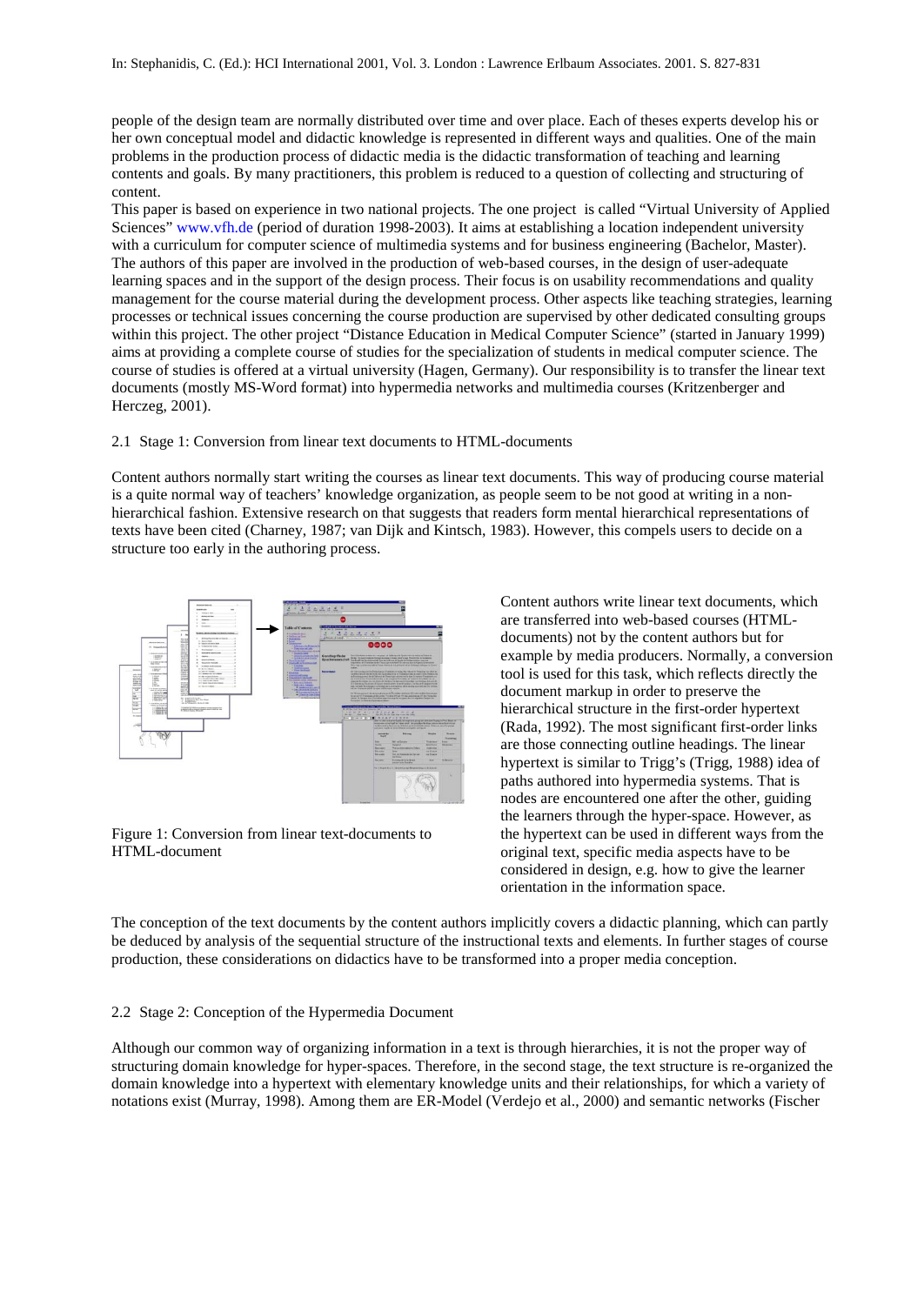and Steinmetz, 2000), that is as a directed graph in which concepts are represented as nodes and relations between concepts are represented as typed links (Conklin, 1987). IEEE Learning Technology Architecture (LTSC) proposes a set of knowledge library (knowledge base) which is responsible for the sequencing of a lesson, while the actual compilation of the lesson is performed in the delivery component. A set of semantic relations (e.g. super concept, part-of, problem-solution, instance, causes etc.) is used, which are stored as metadata to describe how concepts relate to other concepts. A similar approach is used in Multibook (Steinacker et al., 1999; Fischer and Steinmetz, 2000). The sequencing of a lesson is then a filter to select a specific structure to be presented to the learner. In this conception the student's learning process is modeled as navigational alternatives over the structure of semantic relations between the concepts (knowledge base). Conceptual relations may for example be typed as pre-condition, post-condition, invariant, satisfy condition, derive as activities etc.



Figure 2: Hypermedia Course

#### 2.3 Stage 3: Multimedia Course

At this point of modeling of the learning environment an inherent problem comes up. In many cases there are not sufficient kinds of relational types, in order to characterize the relation between two knowledge elements in a proper way. Rich typologies of relations are borrowed from discourse analysis models (e.g. Rhetorical Structure Theory) (Mann and Thompson, 1987) in order to type complex relationships between concepts. Another problem in this stage of the production of web-based courses arises from a didactical point of view for the conception of media. Semantic networks are models for the representation of propositional knowledge. The reduction of didactic modeling on this kind of representation and to reduce analysis on it means to neglects other kinds of knowledge of which didactic analysis should also be aware of (Kerres, 1998).

In the current practice of the design process of web-based courses, the hypertexts are enhanced with time-based multimedia like audio, video or animations etc.. This is regarded as being helpful for a more precise presentation for some kinds of facts and a more concrete way explaining processes, which would otherwise be too complicated to be explained properly and therefore hardly be understood by the learners.

For example can simulations help to demonstrate how time-based actions follow each other in complex processes. However, the question on supporting the learning process with multimedia remains unsolved and the senses are prone to be overloaded. Unfortunately, practice shows that the conception and design of media is often used as secondary question in didactic models for the production stage of multimedia courses. With the growing significance of media in teaching and learning with web-based courses in distance education, a didactic planning model centered around the media aspect is necessary.



Figure 3: Multimedia Course

Propositional knowledge representation in semantic networks is not sufficient for the proper representation of the goals of teaching and learning activities. In didactic thinking there are further goals describing for example what quality of knowledge acquisition in the learning process should be achieved. It is helpful to analyze the kinds of knowledge (Tennyson and Rasch, 1988) on which learning content is based in order to deduce consequences for presentation: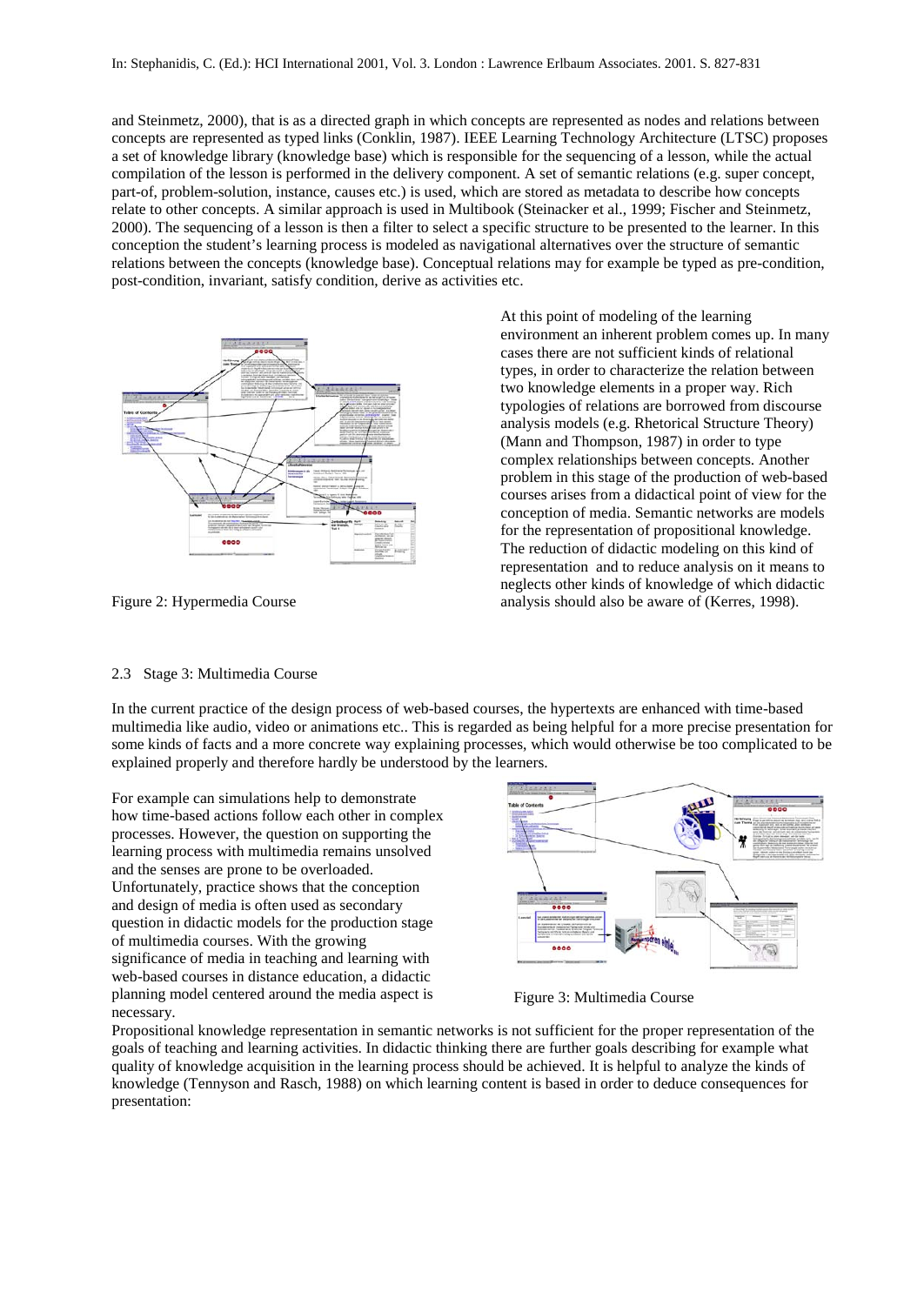$\text{declarative knowledge:}$  abstract  $\leftrightarrow$  concrete procedural knowledge: meta-cognitive  $\longleftrightarrow$  domain specific • contextual knowledge: anchored analog (scripts, mental images, cognitive maps...)

Only declarative knowledge is properly structured and represented with propositions and relations between them, whereas procedural knowledge is rule-based knowledge ("if... then..."). Contextual knowledge is bound to experiences of concrete situations, which allow another kind of access to knowledge structures and can hardly be described with propositions of production rules. But here is a chance to analyze the domain and to find content which is of the kind and to model it with digital media.

#### 2.4 Stage 4: Interactive computer-based training

Interactivity means a quality of action and reaction of user and system and vice-versa, where the focus is on internal cognitive operations of the learner.



Figure 4: Interactive computer-based training

For the didactic conception of interaction with computer-based training program, the main focus has to be on the learner's cognitive operations. Also information processing procedures of the learners have to be considered. This considerations go beyond the models of knowledge representation and look at the learning procedures itself, that is how knowledge is acquired by the learner. It implies that different stages of acquisition of expertise have to be considered in the design, e.g. the compilation of knowledge. Another aspect is, that the design should inspire the learners to various kinds of alternative learning activities.

## 2.5 Stage 5: Computer-Supported Cooperative Learning (CSCL)

The last stage in the development of web-courses for lifelong learning is the integration into a tele-cooperation and communication environment, for example into a virtual university. A special advantage of this constellation is the combination between information and communication component. The CSCL approach is based on the following premises: that learning and skill acquisition is facilitated by generative problem solving, collaborative work and use of multiple cases.

As collaborative work is central to learning, students are expected to assignment in groups in order to articulate and reflect their thinking and subsequent transfer. Furthermore, the availability and use of multiple cases during problem solving facilitates learning new knowledge and transfer of previous solutions to the current problem (Kolodner, 1993). A shared electronic environment has to seamlessly integrate a full variety of functions and has to tie together tools that students will use while solving problems and collaborating.



Figure 5: CSCL

## 3 CONCLUSIONS